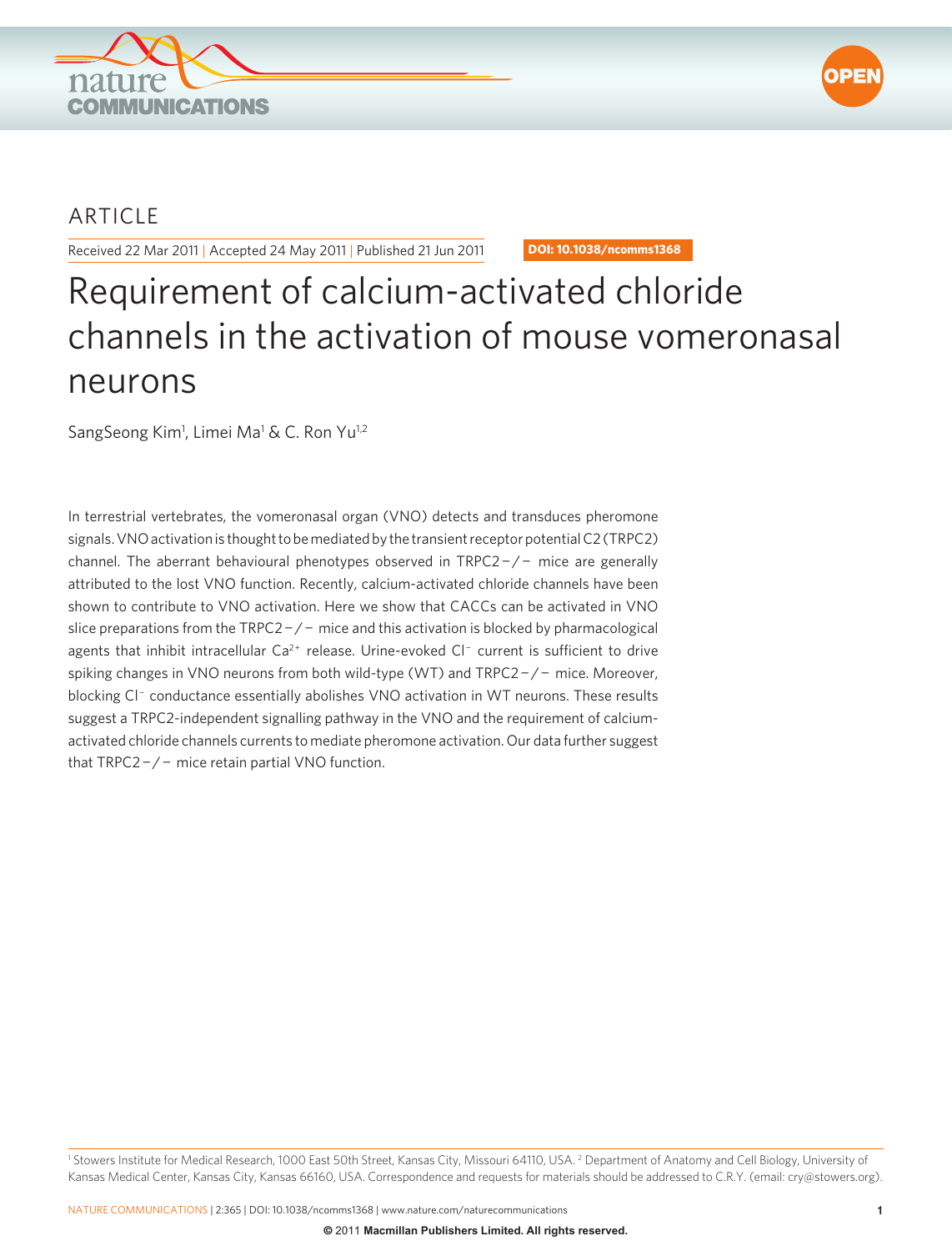## ARTICLE

n terrestrial vertebrates, the vomeronasal organ (VNO) detects and transduces pheromone stimuli using a set of signalling molecules distinct from those used in the main offactory epithelium (MOE). The mammalian VNO express n terrestrial vertebrates, the vomeronasal organ (VNO) detects and transduces pheromone stimuli using a set of signalling molecules distinct from those used in the main olfactory epithelium G-protein-coupled receptors, V1Rs, V2Rs and FPRs<sup>1-7</sup>. On binding to their ligands, these receptors initiate signalling cascades that activate phospholipase C to elevate the levels of inositol 1,4,5-trisphosphate (IP3), diacylglycerol and their metabolites<sup>8-14</sup>. These events are thought to lead to the activation of the non-selective cation channel TRPC2, a member of the TRP superfamily of non-selective ion channels15–17 . TRPC2 is highly expressed in the VNO neurons and is enriched in the sensory microvilli of the dendrites<sup>15-18</sup>. Genetic removal of the TRPC2 channel from the mouse genome results in a significant loss of pheromone-triggered responses in VNO neurons and aberrant innate behaviours<sup>19–21</sup>. However, pheromone-triggered responses are still detected from the VNO of TRPC2 – / – mice<sup>20,22,23</sup>. Studies have suggested TRPC2-independent signalling in the VNO, but the ionic mechanism is unclear $22,23$ .

In a recent study, calcium-activated chloride channel (CACCs) were found to be activated by urine in the mouse VNO<sup>24</sup>. Although it is assumed that CACC currents act downstream of TRPC2 to amplify its activation, there is no experimental evidence to distinguish whether the two signalling pathways act sequentially or independently. In this study, we find that the Cl− conductance contributes a significant portion to the urine-evoked current in VNO slice preparation. We show that activation of this conductance is triggered by both  $Ca^{2+}$  entry through the TRPC2 channel and  $Ca^{2+}$ release from intracellular stores. In the absence of TRPC2, the activation of the Cl− conductance is sufficient to trigger spiking activity in the VNO neurons. On the other hand, blocking Cl− conductance greatly reduces VNO activation in both wild-type (WT) and TRPC2−/− neurons. Our results suggest a TRPC2-independent signalling pathway in the VNO neurons and the requirement of CACC currents to mediate pheromone activation.

#### **Results**

**Urine-evoked responses in slice preparations of VNO**. The sensory neurons in the VNO form a pseudostratified sheet in which the dendrites of the neurons are exposed to the apical lumen and the cell bodies are insulated by the sustentacular cells<sup>25</sup>. Only a handful of studies have investigated pheromone-induced responses in VNO neurons in this native configuration<sup>9,26-28</sup>. We therefore performed patch clamp experiments in slice preparations of the VNO to assess the contributions of different signalling mechanisms to VNO responses.

We used mouse urine as the pheromone source to activate VNO neurons. Previous studies showed that urine only activated a fraction of the neurons and elicited a range of responses<sup>28-30</sup>. This is likely because of the fact that each VNO neuron expresses a single type of vomeronasal receptor $1-7$  and the responses are highly specific<sup>26</sup>. To accurately assess the responses, we analysed all the cells recorded in VNO slices and plotted the current amplitude histogram ([Fig.](#page-1-0)  [1a–c\)](#page-1-0). It was apparent that under control conditions, the responding cells showed amplitudes that were significantly larger than  $2\times$ random noise of the filtered records (0.2pA). We thus only analysed responses with amplitude larger than 0.4pA. Approximately 40% of the cells showed reliable responses to repeated urine stimulation (12 out of 29 cells, 41.4%). The percentage of responsive cells was consistent with previous findings using  $Ca^{2+}$  imaging to study urine-evoked responses in the same preparation<sup>[29,30](#page-5-7)</sup>.

**Urine activates a Cl− conductance**. We specifically examined the contribution of the CACCs to urine-induced currents ([Fig. 1a,b](#page-1-0)). We performed whole-cell recordings using intracellular solutions with Cl− substituted by the non-permeable anion methanesulfonate (MSF−). Under this condition, we set the reversal potential for Cl− to −60mV so that there was no net flow of Cl− across the membrane.



<span id="page-1-0"></span>**Figure 1 | Contribution of Cl− conductance to urine-evoked current in the VNO.** (**a**) Urine-evoked whole-cell currents recorded in WT mice with CsCl (left and black bar; *n*=12), CsMSF (middle and blue bar; *n*=5) internal solutions or gluconate-substituted external solution (right and red bar; *n*=12). Top, sample traces of the recordings. Black lines above the traces indicate the duration of urine application. Middle, average response amplitude of inward currents. Bottom, illustration of intracellular and extracellular Cl− concentrations. (**b**) Sample traces and bar graph showing the effects of niflumic acid on urine-evoked currents. Response currents are recorded under control, niflumic acid (NA) treatment and after washout ( $U_{\text{washout}}$ ). Traces shown are from the same cell. Seven cells were recorded, with one cell lost during washout. (**c**) Response amplitude histogram for the currents shown in **a**, with 0.5pA bin size. Black, blue and red bars indicate the recording conditions illustrated in **a**. (**d**) Response amplitudes at intracellular Ca<sup>2+</sup> concentrations of 190 nM (n = 6) and 5nM (*n*=7). (**e**) Increase in spiking rates as a function of depolarizing current injection. Top, sample traces of spike patterns in 0, 2, 5 and 15pA injection. Bar above the traces indicates duration of current injection. Error bars indicate standard errors. Bottom, summary of the current injection experiment (*n*=6). \**P*<0.05 and \*\**P*<0.01 (pairwise *t*-test). All pairs marked with \* have *post hoc* analysis of variance test, *P*<0.01. ext, external; int, internal.

Substitution of intracellular Cl− with MSF− resulted in a reduction of  $~5$ 70% of urine-induced inward current (from  $3.65 \pm 0.50$ to 1.12±0.45pA; [Fig. 1a](#page-1-0)). Conversely, substitution of extracellular Cl− with non-permeable gluconate without altering intracellular Cl− led to an increase in the amplitude of the inward current (from  $3.65\pm0.50$  to  $6.25\pm0.59$  pA; [Fig. 1a\)](#page-1-0). Furthermore, treatment of niflumic acid, a Cl− channel blocker, reduced urine-evoked currents by ~70% (from  $6.77 \pm 0.89$  to  $2.13 \pm 0.46$  pA; [Fig.](#page-1-0) 1b), similar to the effect of replacing intracellular Cl−. These findings demonstrated the presence of a Cl− current in urine-evoked response in VNO neurons.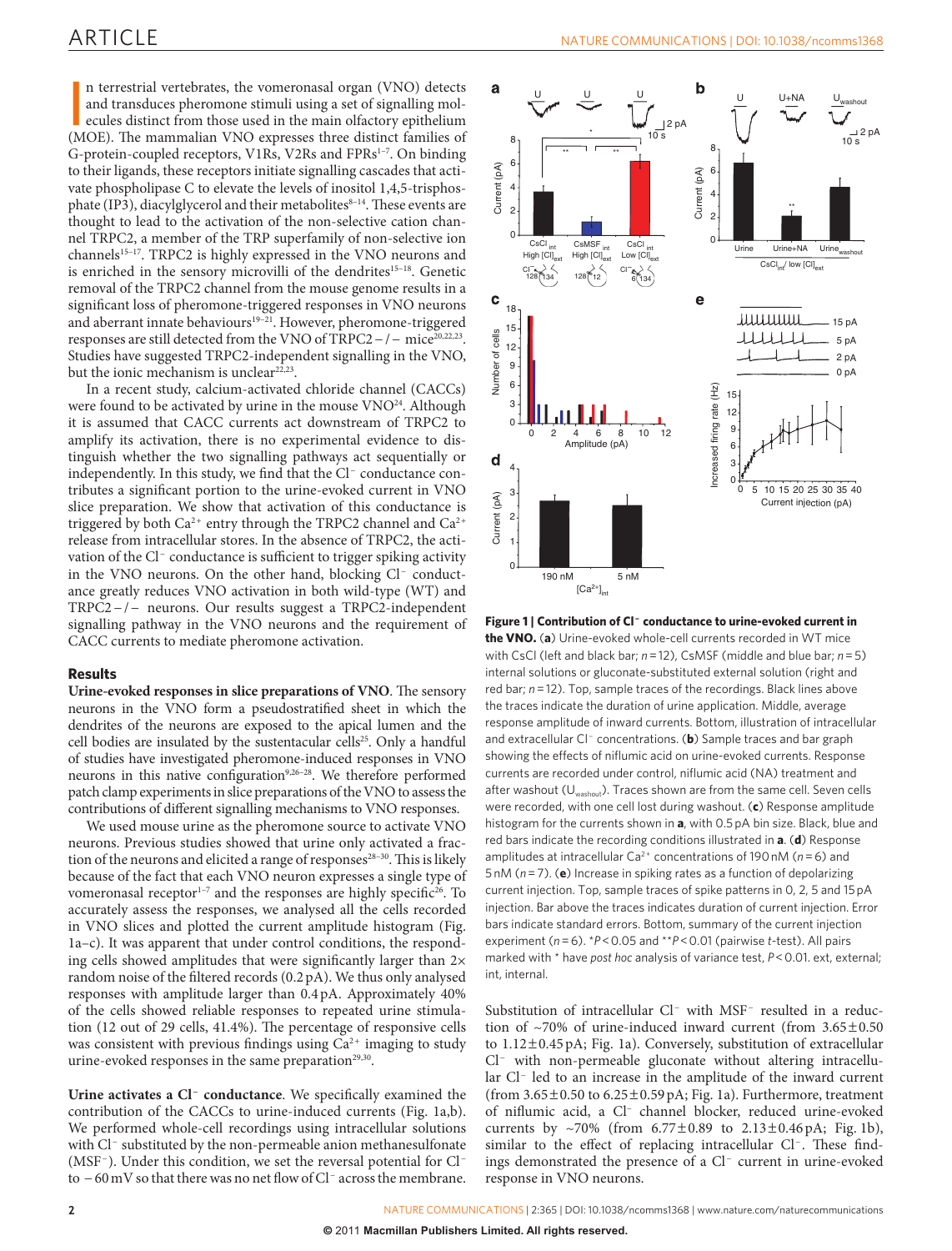**Sensitivity to small currents in VNO neurons**. In agreement with a previous study<sup>[27](#page-5-8)</sup>, the currents recorded from the vomeronasal neurons in slices were within picoampere range. To test whether the small currents were caused by rapid run-down as a result of low  $Ca^{2+}$  concentration in the pipette, we used intracellular solutions containing either 5 mM EGTA/2 mM Ca<sup>2+</sup> or 1 mM EGTA/  $0 \text{ mM } Ca^{2+}$ . The  $Ca^{2+}$  concentrations in the pipette solutions were estimated to be 190 and  $5.55 \text{ nM}$ , respectively<sup>[31](#page-5-9)</sup>. We found little difference in the responses under these two conditions ([Fig. 1d\)](#page-1-0).

Overall, urine application induced inward currents of 2–12pA when the cells were voltage clamped at −60mV ([Fig. 1c\)](#page-1-0). These currents were significantly smaller than those reported for olfactory neurons, in which odour-evoked currents were 10–100 times larger<sup>32,33</sup>. We reasoned that the small current was characteristic of the VNO neurons based on the fact that field potential recordings of urine-evoked responses in VNO epithelia (~100–200µV) were about 100 times smaller than those of odour-evoked potential from the olfactory epithelia (10–20mV) under similar recording conditions<sup>29,32</sup>. To further test whether this small current was physiologically relevant, we examined the relationship between input current and the spiking activities of the VNO neurons. Under current clamp condition, current injection as low as 1pA was able to change spiking frequency of the VNO neurons ([Fig. 1e\)](#page-1-0). The change in spiking rate was most sensitive in the range of 1–5 pA injection and reached a plateau at 15 pA [\(Fig. 1e\)](#page-1-0). The sensitivity to small current was consistent with that observed in dissociated cells $34$  and was likely the result of the large input resistance  $(1-3)$ G $\Omega$ ) of the VNO neurons<sup>9,34</sup>.

**Urine-activated Cl− current requires Ca2+**. We next tested whether extracellular and intracellular Ca<sup>2+</sup> concentration changes affected urine-induced responses. In these experiments, we substituted Na<sup>+</sup> with Li<sup>+</sup> in both bath and intracellular solutions to prevent possible membrane currents operated by the  $Na^+/Ca^{2+}$  exchanger in response to changes of intracellular  $Ca^{2+}$  level<sup>35,36</sup>. When extracellular  $Ca^{2+}$  concentration was reduced from 2 mM to 1 and 0 mM, we observed corresponding decreases in urine-evoked currents (from  $4.12\pm0.56$  pA to  $2.71\pm0.32$  and  $1.65\pm0.31$  pA, respectively; Fig. [2a,b\)](#page-2-0). This experiment suggested that  $Ca^{2+}$  was required for urine-evoked currents.

We next examined the requirement of intracellular  $Ca^{2+}$  in activating the CACC currents. We manipulated intracellular  $Ca^{2+}$  concentrations using two Ca<sup>2+</sup> chelating agents, EGTA and BAPTA, in the intracellular solutions. BAPTA had been shown to have a faster dynamics in chelating Ca<sup>2+</sup> than EGTA and was expected to be more effective in suppressing the increase in intracellular Ca<sup>2+</sup> (ref. [37](#page-6-0)). We thus used intracellular solutions containing 1mM EGTA/0 mM  $Ca^{2+}$  and 5 mM BAPTA/0 mM  $Ca^{2+}$ , with the estimated  $Ca^{2+}$  concentrations to be 5.55 and 0.87 nM, respectively<sup>[31](#page-5-9)</sup>.

In cells recorded with 1mM EGTA, substitution of external Cl− ions with non-permeable anions increased urine-evoked currents by 71% (from 3.65±0.46 to 6.25±0.59pA; [Fig. 2c,d\)](#page-2-0). In contrast, currents recorded using intracellular solution with 5mM BAPTA were less sensitive to external Cl− substitution, increased by 31% (from  $4.25\pm0.90$  to  $5.6\pm1.30$  pA; [Fig. 2c,d\)](#page-2-0). The basal current recorded with 5mM BAPTA in pipette solution was slightly higher than those recorded with 1 mM EGTA internal solution  $(4.25\pm0.90)$ versus 3.65±0.50pA; [Fig. 2c,d\)](#page-2-0). This effect might have resulted from reduced activation of calcium-activated potassium channels in the VNO neurons recorded with high intracellular BAPTA[38,39](#page-6-1) . Nevertheless, maintaining low intracellular  $Ca^{2+}$  levels significantly reduced the Cl− component of urine-activated response.

**Activation of Cl**<sup>−</sup> **current in TRPC2−/− VNO neurons**. We then tested whether CACCs could be activated in the absence of TRPC2 channel. We recorded urine-evoked currents in VNO neurons from



<span id="page-2-0"></span>**Figure 2 | Urine-activated Cl− current requires Ca2+.** Sample traces (**a**) and average amplitude (**b**) of whole-cell currents in response to urine activation recorded under the three different extracellular Ca<sup>2+</sup> concentrations ([Ca<sup>2+</sup>]<sub>ext</sub>). Sample traces (c) and average amplitude (d) of whole-cell currents recorded using 1mM EGTA (*n*=12) or 5mM BAPTA (*n*=6) in pipette solution at different extracellular Cl− concentrations ([Cl]<sub>ext</sub>). The same cells were recorded before and after external Cl<sup>−</sup> substitution with gluconate. The difference in current amplitude indicated in **c** is attributed to Cl− channels. Black lines above the traces indicate the duration of urine application. Error bars indicate standard errors. \*\**P*<0.01; NS, not significant.

TRPC2−/− mice<sup>20</sup> and found that the currents were reduced by  $\sim$  50% when compared with those from WT mice (1.88 $\pm$ 0.34 versus 3.65±0.50pA; compare [Figs 1a with 3a\)](#page-1-0). We further analysed the contribution of Cl− current in TRPC2−/− neurons. Strikingly, we observed that the urine-evoked inward currents were reduced to near zero (−0.05±0.69pA) when intracellular Cl− was substituted with MSF−. This finding suggested that the inward current was carried entirely by the Cl− conductance in TRPC2−/− neurons ([Fig. 3a](#page-3-0)). Conversely, reducing extracellular Cl− to 6mM increased urine response significantly (5.66±1.02pA; [Fig. 3a](#page-3-0)). We parsed out the contribution of Cl− versus non-Cl− current to urine-evoked response in WT and TRPC2−/− VNO ([Fig. 3b\)](#page-3-0). In WT mice, altering external Cl− concentration only affected the Cl− current but not the non-Cl− components. In TRPC2−/− background, the non-Cl− current was eliminated, but the Cl− currents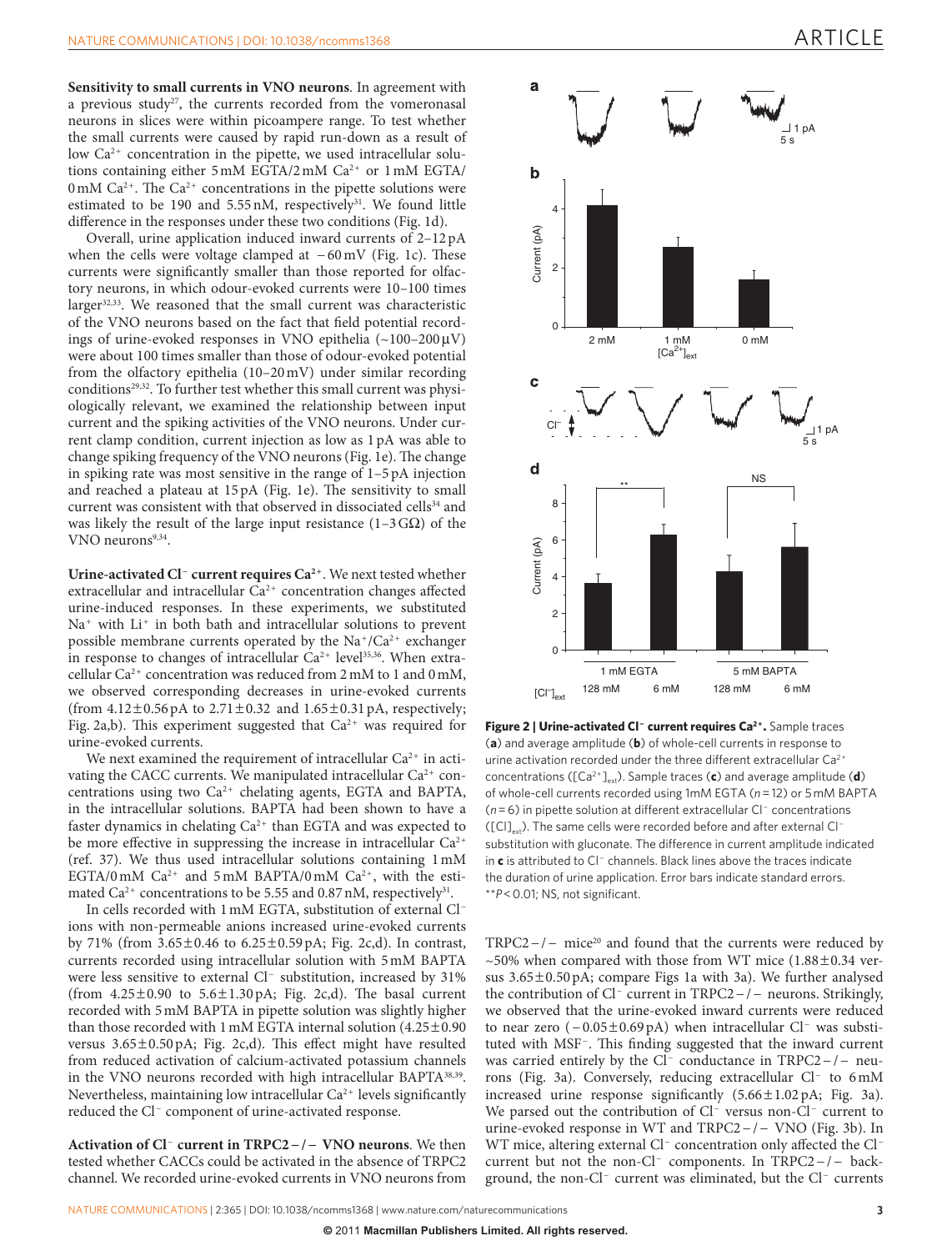

<span id="page-3-0"></span>**Figure 3 | CACC activation is independent of TRPC2.** (**a**) Traces and bar graph of urine-evoked whole-cell current recorded in TRPC2−/− mice with CsCl (left; *n*=7) and CsMSF (middle; *n*=5) internal solutions and gluconate-substituted external solution (right; *n*=5). Bars show the average response amplitude of inward currents. (**b**) Contribution of Cl− and non-Cl− conductance to urine-evoked currents in WT and TRPC2−/− mice. Current amplitude attributed to Cl− component (black bars) was calculated by subtracting the amplitude recorded using CsMSF from that using CsCl internal solution for both the WT and the TRPC2−/− VNO. The non-Cl− component (grey bars) was the current recorded using CsMSF internal solution. \**P*<0.05 and \*\**P*<0.01 (pairwise *t*-test). All pairs marked with \* have *post hoc* analysis of variance test, *P*<0.01. ext, external; int, internal.

was only marginally reduced (2.43pA, WT; 1.93pA, TRPC2−/−). Thus, ~80% of the urine-evoked inward current carried by Cl− was retained in TRPC2−/− mutants. This finding suggested mainly a TRPC2-independent mechanism for CACC activation.

**Intracellular Ca<sup>2+</sup> release activates CACC**. What was the Ca<sup>2+</sup> source to activate CACC in TRPC2−/− neurons? As TRPC2 was the only TRP family of ion channels identified in the VNO neurons $^{1,15,40}$ , we tested the possibility that Ca<sup>2+</sup> release from intracellular stores might trigger CACC activation. As the IP3 pathway had been implicated in VNO signalling<sup>9</sup>, we applied ruthenium red to block IP3-triggered intracellular Ca<sup>2+</sup> release in VNO neurons and examined the urine-induced current. We found that by blocking intracellular Ca2+ release, urine-induced currents were reduced by  $35.3 \pm 11.7\%$  in WT VNO ([Fig. 4a,d](#page-3-1)). We then used thapsigargin to deplete intracellular  $Ca^{2+}$  stores and found that urineinduced currents were reduced by  $51.5 \pm 8.8\%$  ([Fig. 4a,d\)](#page-3-1). When we replaced intracellular Cl− with MSF−, the effects of ruthenium red or thapsigargin were eliminated ([Fig. 4c,d](#page-3-1)). This observation suggested that the currents sensitive to these pharmacological reagents were mediated by Cl−. Moreover, urine-evoked responses in TRPC2−/− cells were completely blocked by ruthenium red or thapsigargin ([Fig. 4b,d](#page-3-1)). Therefore, we concluded that IP3-mediated Ca2+ release from intracellular stores were able to mediate the activation of the Cl− currents in WT and TRPC2−/− VNOs. In TRPC2−/− mice, the CACC current was activated through this pathway only.

**Requirement of CACC for VNO activation**. Is the Cl− current sufficient to drive the spiking activity of the VNO neurons? We recorded spiking activities of VNO neurons from WT and TRPC2−/− animals. To exclude the possibility that TRPC2 knockout might significantly alter the excitability of the neurons, we first examined the resting potential in WT and TRPC2−/− VNO neurons. We found that the resting potentials were indistinguishable among these neurons (WT: −51.07±0.64mV, *n*=13; TRPC2−/−: −50.58±1.38mV,  $n=12$ ). We next performed extracellular recordings in order not to



<span id="page-3-1"></span>**Figure 4 | Cl− conductance is dependent on intracellular release of Ca2+.** (**a**–**c**) Sample traces of whole-cell current in VNO neurons from WT (**a**), TRPC2−/− (**b**) and WT with CsMSF internal solution (**c**) in response to first urine application (U), urine with 2µM ruthenium red (RR), second urine application after washout (U), urine with 50µM thapsigargin (TG) and third urine application after washout (U). (**d**) Relative response for each application in WT (*n*=9; grey squares), TRPC2−/− (*n*=7; white circles) and WT with CsMSF internal solution (*n*=6; black triangles). \**P*<0.05 and \*\**P*<0.01 for comparison with controls (pairwise *t*-test). All pairs marked with \* have *post hoc* analysis of variance test, *P*<0.01.

perturb the intracellular Cl− concentration. Application of urine elicited increases in spiking rates in WT and TRPC2−/− neurons alike, although the level of excitation in TRPC2−/− neurons was less than that in the WT neurons ([Fig. 5a–e](#page-4-0), and [Fig. 5f\)](#page-4-0). Treatment of the slices with niflumic acid or another Cl− channel-specific inhibitor, disodium 4-acetamido-4′-isothiocyanato-stilbene-2,2′-disulphonate (SITS), not only reduced the level of spontaneous activity of the VNO neurons but also blocked urine-induced increases in spiking rate [\(Fig. 5a–e](#page-4-0), and [Fig. 5f](#page-4-0)). The effects of niflumic acid and SITS could be reversed on washout ([Fig. 5a–e,](#page-4-0) and [Fig. 5f](#page-4-0)). Interestingly, we observed that when the Cl− channels were blocked, activation of the TRPC2 channels alone was not sufficient to excite the cells ([Fig. 5a,b,d\)](#page-4-0). This finding suggested that activation of CACC was required for VNO activation.

#### **Discussion**

In this study, we have investigated the role of CACCs in urineevoked VNO activation and found that Cl− contributes to a significant portion of urine-evoked responses and is sufficient to drive spiking changes in WT and TRPC2−/− VNO neurons. We also demonstrated that CACC currents were able to mediate pheromone activation independently of TRPC2.

In mice, olfactory cues are recognized by both the MOE and the VNO. The two sensory organs seem to have evolved independently using different sets of chemosensory receptors<sup>1-3,5-7</sup> and distinct signal transduction machineries<sup>13-15,19-20,43-45</sup>. Our study of the contribution of Cl− currents in VNO signalling further distinguished the two systems. The activation of the CACCs in the MOE is secondary to the cyclic-nucleotide-gated (CNG) channel.  $Ca^{2+}$  entry through the CNG channel is required for the activation of the Cl− conduct-ance<sup>[46,47](#page-6-2)</sup>. Genetically, knockout of the CNG channel essentially abolishes odour-evoked current and renders the mice anosmic<sup>48</sup>. Our data show that the activation of the Cl− conductance in the VNO seems independent of the activation of the TRPC2 channel. In WT mice, ~70% of the urine-evoked current is carried by Cl− under normal physiological conditions. TRPC2 carries ~30% of the inward current, but  $Ca^{2+}$  entry through TRPC2 is likely to further activate the CACC currents. Currents recorded from TRPC2−/− VNO are reduced by  $~50\%$ , more than the currents carried by TRPC2. These observations indicate that Ca<sup>2+</sup> mobilization from intracellular stores and  $Ca^{2+}$  entry through the TRPC2 channel act synergistically to activate the Cl− conductance. Nevertheless, without TRPC2, the CACC currents are able to excite the VNO neurons.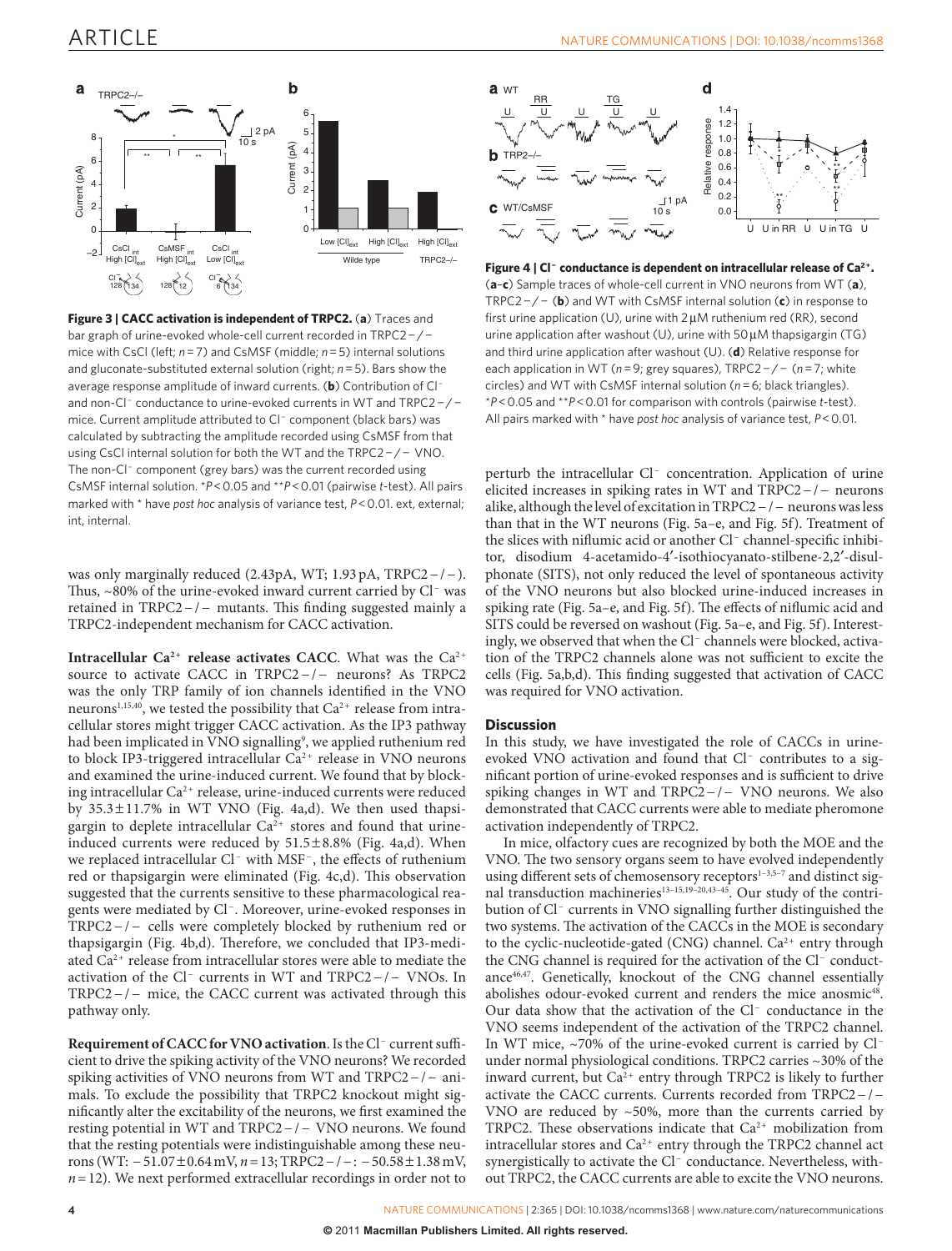### ARTICLE



<span id="page-4-0"></span>**Figure 5 | Extracellular recording in VNO neuron.** (**a**–**c**) Sample traces (**a**), raster plots (**b**) and peristimulus time histograms (**c**) of spiking activity in WT VNO neurons treated with urine alone (U), urine with 600µM niflumic acid (NA),and second urine application after washout (Uwashout; *n*=8). (**d**) Peristimulus time histogram plots in urine alone (U), urine with 100µM SITS and second urine treatment after washout (*n*=7). (**e**) Peristimulus time histogram plots in urine alone (U), urine with 600µM niflumic acid (NA) and second urine treatment after washout (Uwashout) in TRP2−/− (*n*=7). (**f**) Spike rate change for neurons from WT (black squares) or TRP2−/− mice (black circles) in response to urine, urine with 600µM niflumic acid (NA) and second urine treatment after washing out. \*\**P*<0.01 (*post hoc* ANOVA).

When the Cl− channels are blocked, TRPC2 is insufficient to excite the cells. Thus, the CACCs seem to be necessary and sufficient to activate the VNO neurons. Our studies suggest a different view of CACC function in VNO activation from that of Yang and Delay<sup>24</sup>, who conclude that Cl− currents amplify inward currents mediated by other channels, as in the MOE.

TRPC2 − / − mice show striking phenotypes in sexual and aggressive behaviours<sup>19–21</sup>. The behavioural observations have also led to the notion that TRPC2 channel is the main contributor to VNO signalling. Our results show that the VNO neurons can be activated in TRPC2 − / − mutants. These findings are consistent

with electrophysiology studies from several other groups $11,22,49$ and experiments showing remaining pheromone-elicited behav-iours in TRPC2 – / − mice<sup>[23](#page-5-14)</sup>. Thus, the behavioural phenotypes observed in TRPC2 − / − may not reflect the complete loss of VNO function. We note that, in TRPC2 − / − mice, more than 50% of the basal layer of VNO neurons, which express the V2R family of vomeronasal receptors and the  $G_0$  protein, are lost<sup>19</sup> (our unpublished observations). Thus, an alternative explanation of the behavioural phenotype in the TRPC2 − / − mice is the combination of reduced VNO activation and selective loss of the basal layer of neurons.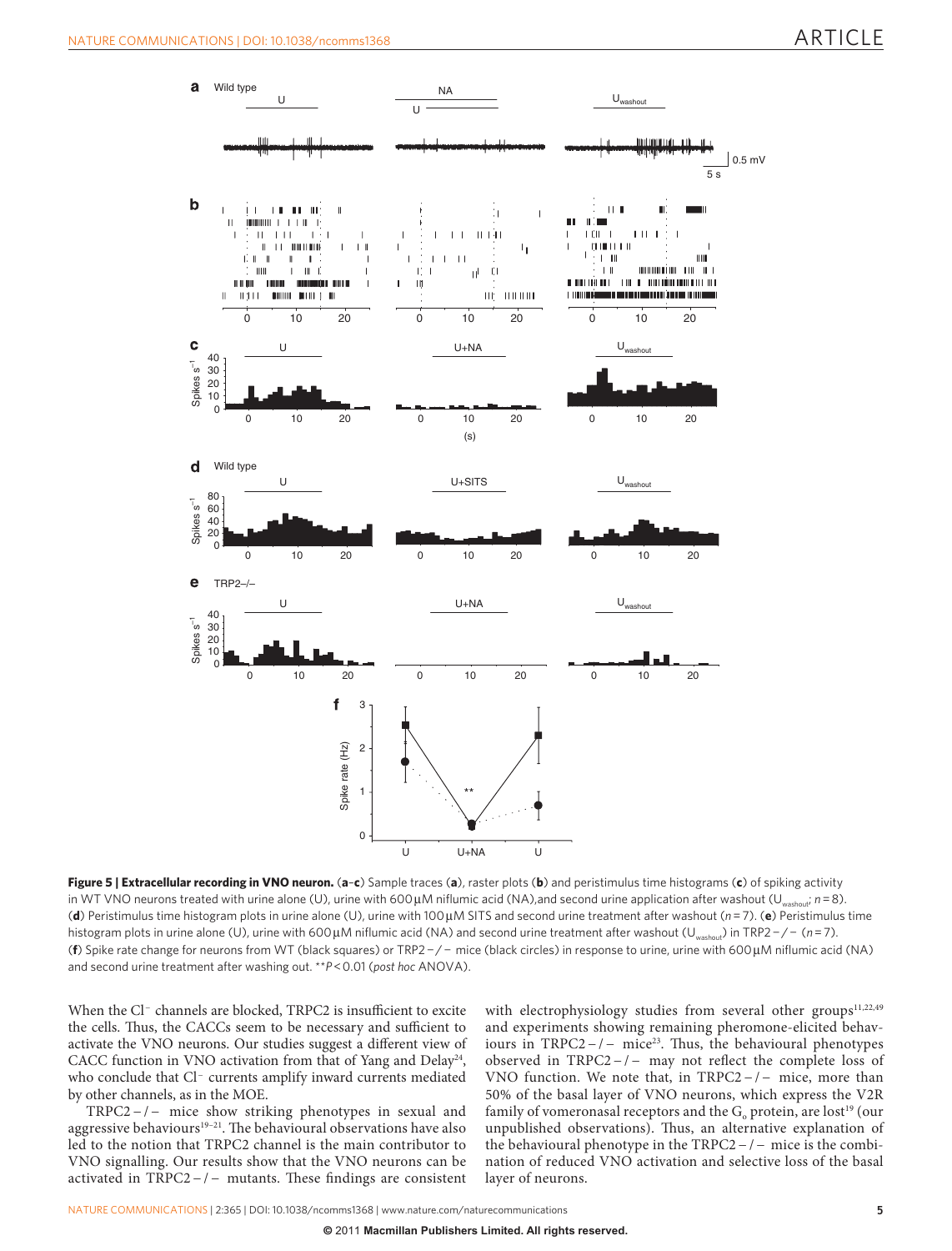#### **Methods**

**Animals**. Urine-evoked responses were obtained from 2- to 6-month-old male and female mice of C57BL/6J and TRPC2−/−20. The TRPC2 strain was backcrossed to C57/BL6J for at least three generations. Approximately equal numbers of male and female mice were used in the recordings. Urine was collected and stored at −20 °C as described previously<sup>[29,30](#page-5-7)</sup>. For each experiment, urine samples were pooled from at least three male and three female mice. Animals were maintained in the Lab Animal Service Facility of Stowers Institute at 12:12 light cycle and provided with food and water *ad libitum*. Experimental protocols were approved by the Institutional Animal Care and Use Committee at Stowers Institute and in compliance with the National Institutes of Health (NIH) Guide for Care and Use of Animals.

**Electrophysiology**. Mice were killed by rapid cervical dislocation following CO<sub>2</sub> asphyxiation. Dissection of VNO tissue was performed in chilled mouse artificial cerebrospinal fluid (mACSF) aerated with 95% O<sub>2</sub>/5% CO<sub>2</sub>. VNO was embedded in a gel composed of 4% low-melting-point agarose prepared in mACSF. Once the gel solidified, the tissue block was mounted on a specimen holder and secured onto the VF-300 microtome sectioning system (Precisionary Instruments). The VNO tissue was sectioned into 200µm slices, which were then transferred to mACSF solution continuously aerated with 95%  $O<sub>2</sub>/5$ %  $CO<sub>2</sub>$  at room temperature. The composition of mACSF was (in mM): NaCl 125, KCl 2.5, CaCl, 2, MgCl, 1, NaHCO<sub>3</sub> 25, Na<sub>2</sub>HPO<sub>4</sub> 1.25 AND glucose (dextrose) 10. For external Cl<sup>−</sup> substitution experiments, NaCl was substituted with sodium gluconate.

Patch clamp recording pipettes with resistance of 4–8 M $\Omega$  were fabricated using P-2000 micropipette puller (Sutter Instrument). A VNO slice was placed in a recording chamber continuously superfused with oxygenated mACSF. All recordings were performed using the Olympus BX50WI microscope equipped with a Rolera-XR camera (QImaging). A ×40 objective lens (NA 0.8) was used to guide patch pipette to individual neurons. Whole-cell recording was conducted using Multiclamp 700A amplifier (Molecular Devices), with 10 kHz sampling rate and low-pass filtered at 100Hz for voltage clamp experiments and 1 kHz for current clamp recordings. The plotted current traces were low-pass filtered again at 20Hz.

For voltage clamp experiments, membrane potential was held at −60mV, unless otherwise indicated. Current injection experiments were conducted under current clamp mode in whole-cell configuration. Current was clamped at *I*=0 at rest to maintain the original resting potential for the cell. Membrane potential was examined before and after current injection. The cells maintained resting potentials following the current injection. The following current injection protocols were applied. Five sweeps were made with 1pA increment from 0 to 4pA, followed by five sweeps with 3pA increment from 5 to 17pA and five sweeps with 5pA increment from 15 to 35pA. Changes in spike frequency were calculated by subtracting the spontaneous spike rate from those during current injection.

Unless otherwise indicated, the pipette was filled with intracellular solution containing (in mM): CsCl 130, MgCl<sub>2</sub> 2, CsOH 10, EGTA 1, HEPES 10, ATP 5 and GTP 0.3 in pH 7.2. Free Ca<sup>2+</sup> concentration in the recording solutions was estimated to be 5.55nM (1mM EGTA) according to McGuigan *et al.*[31](#page-5-9) For internal Cl− substitution experiments, CsCl was substituted with caesium methanesulfonate.

Urine from mature male and female mice was mixed at 1:1 ratio and diluted to 1:100 in mACSF for stimulation of the VNO slices. Urine was delivered for 15 sec using a pressurized perfusion system (ALA-VM8, ALA Scientific Instruments). The tip of the perfusion head is placed  $\sim$  500  $\mu$ m away from the slice. The time delay of the stimulus was measured using a solution containing fluorescein. It took  $\sim$ 300 ms from the start of the delivery for the dye signal to reach plateau value. The 15-sec delivery time mimicked the duration of a typical urogenital investigation episode for the mouse. For inhibitor experiments, VNO slice was incubated in mACSF containing 600µM niflumic acid or 100µM SITS for 2min before stimulation.

For extracellular recordings, pipettes with tip size around 1  $\mu$ m and 1–3 M $\Omega$ resistance were fabricated and filled with mACSF. Recordings were performed in a loose patch configuration. A loose seal (80–100MΩ resistance) was formed by applying gentle suction when the electrode tip was in contact with a cell. Signals were band filtered between 300Hz and 3 kHz.

#### **References**

- <span id="page-5-0"></span>1. Dulac, C. & Axel, R. A novel family of genes encoding putative pheromone receptors in mammals. *Cell* **83,** 195–206 (1995).
- 2. Herrada, G. & Dulac, C. A novel family of putative pheromone receptors in mammals with a topographically organized and sexually dimorphic distribution. *Cell* **90,** 763–773 (1997).
- 3. Matsunami, H. & Buck, L. B. A multigene family encoding a diverse array of putative pheromone receptors in mammals. *Cell* **90,** 775–784 (1997).
- 4. Pantages, E. & Dulac, C. A novel family of candidate pheromone receptors in mammals. *Neuron* **28,** 835–845 (2000).
- Ryba, N. J. & Tirindelli, R. A new multigene family of putative pheromone receptors. *Neuron* **19,** 371–379 (1997).
- 6. Riviere, S., Challet, L., Fluegge, D., Spehr, M. & Rodriguez, I. Formyl peptide receptor-like proteins are a novel family of vomeronasal chemosensors. *Nature* **459,** 574–577 (2009).
- 7. Liberles, S. D. *et al.* Formyl peptide receptors are candidate chemosensory receptors in the vomeronasal organ. *Proc. Natl Acad. Sci. USA* **106,** 9842–9847  $(2009)$
- <span id="page-5-1"></span>8. Inamura, K., Kashiwayanagi, M. & Kurihara, K. Inositol-1,4,5-trisphosphate induces responses in receptor neurons in rat vomeronasal sensory slices. *Chem. Senses* **22,** 93–103 (1997).
- <span id="page-5-4"></span>9. Inamura, K., Kashiwayanagi, M. & Kurihara, K. Blockage of urinary responses by inhibitors for IP3-mediated pathway in rat vomeronasal sensory neurons. *Neurosci. Lett.* **233,** 129–132 (1997).
- 10. Sasaki, K., Okamoto, K., Inamura, K., Tokumitsu, Y. & Kashiwayanagi, M. Inositol-1,4,5-trisphosphate accumulation induced by urinary pheromones in female rat vomeronasal epithelium. *Brain Res.* **823,** 161–168 (1999).
- <span id="page-5-13"></span>11. Spehr, M., Hatt, H. & Wetzel, C. H. Arachidonic acid plays a role in rat vomeronasal signal transduction. *J. Neurosci.* **22,** 8429–8437 (2002).
- 12. Kroner, C., Breer, H., Singer, A. G. & O'Connell, R. J. Pheromone-induced second messenger signaling in the hamster vomeronasal organ. *Neuroreport* **7,** 2989–2992 (1996).
- 13. Berghard, A., Buck, L. B. & Liman, E. R. Evidence for distinct signaling mechanisms in two mammalian olfactory sense organs. *Proc. Natl Acad. Sci. USA* **93,** 2365–2369 (1996).
- 14. Berghard, A. & Buck, L. B. Sensory transduction in vomeronasal neurons: evidence for G alpha o, G alpha i2, and adenylyl cyclase II as major components of a pheromone signaling cascade. *J. Neurosci.* **16,** 909–918 (1996).
- 15. Liman, E. R., Corey, D. P. & Dulac, C. TRP2: a candidate transduction channel for mammalian pheromone sensory signaling. *Proc. Natl Acad. Sci. USA* **96,** 5791–5796 (1999).
- 16. Lucas, P., Ukhanov, K., Leinders-Zufall, T. & Zufall, F. A diacylglycerol-gated cation channel in vomeronasal neuron dendrites is impaired in TRPC2 mutant mice: mechanism of pheromone transduction. *Neuron* **40,** 551–561 (2003).
- 17. Vannier, B. *et al.* Mouse trp2, the homologue of the human trpc2 pseudogene, encodes mTrp2, a store depletion-activated capacitative Ca2+ entry channel. *Proc. Natl Acad. Sci. USA* **96,** 2060–2064 (1999).
- 18. Menco, B. P., Carr, V. M., Ezeh, P. I., Liman, E. R. & Yankova, M. P. Ultrastructural localization of G-proteins and the channel protein TRP2 to microvilli of rat vomeronasal receptor cells. *J. Comp. Neurol.* **438,** 468–489 (2001).
- 19. Stowers, L., Holy, T. E., Meister, M., Dulac, C. & Koentges, G. Loss of sex discrimination and male-male aggression in mice deficient for TRP2. *Science* **295,** 1493–1500 (2002).
- 20. Leypold, B. G. *et al.* Altered sexual and social behaviors in trp2 mutant mice. *Proc. Natl Acad. Sci. USA* **99,** 6376–6381 (2002).
- 21. Kimchi, T., Xu, J. & Dulac, C. A functional circuit underlying male sexual behaviour in the female mouse brain. *Nature* **448,** 1009–1014 (2007).
- <span id="page-5-2"></span>22. Zhang, P., Yang, C. & Delay, R. J. Odors activate dual pathways, a TRPC2 and a AA-dependent pathway, in mouse vomeronasal neurons. *Am. J. Physiol.* **298,** C1253–C1264 (2010).
- <span id="page-5-14"></span>23. Kelliher, K. R., Spehr, M., Li, X. H., Zufall, F. & Leinders-Zufall, T. Pheromonal recognition memory induced by TRPC2-independent vomeronasal sensing. *Eur. J. Neurosci.* **23,** 3385–3390 (2006).
- 24. Yang, C. & Delay, R. J. Calcium-activated chloride current amplifies the response to urine in mouse vomeronasal sensory neurons. *J. Gen. Physiol.* **135,** 3–13 (2010).
- <span id="page-5-3"></span>25. Farbman, A. I. *Cell Biology of Olfaction* (Cambridge University Press, New York, NY, 1992).
- <span id="page-5-6"></span>26. Leinders-Zufall, T. *et al.* Ultrasensitive pheromone detection by mammalian vomeronasal neurons. *Nature* **405,** 792–796 (2000).
- <span id="page-5-8"></span>27. Inamura, K. & Kashiwayanagi, M. Inward current responses to urinary substances in rat vomeronasal sensory neurons. *Eur. J. Neurosci.* **12,** 3529–3536  $(2000)$
- <span id="page-5-5"></span>28. Holy, T. E., Dulac, C. & Meister, M. Responses of vomeronasal neurons to natural stimuli. *Science* **289,** 1569–1572 (2000).
- <span id="page-5-7"></span>29. He, J. *et al.* Distinct signals conveyed by pheromone concentrations to the mouse vomeronasal organ. *J. Neurosci.* **30,** 7473–7483 (2010).
- 30. He, J., Ma, L., Kim, S., Nakai, J. & Yu, C. R. Encoding gender and individual information in the mouse vomeronasal organ. *Science* **320,** 535–538  $(2008)$
- <span id="page-5-9"></span>31. McGuigan, J. A., Luthi, D. & Buri, A. Calcium buffer solutions and how to make them: a do it yourself guide. *Can. J. Physiol. Pharmacol.* **69,** 1733–1749 (1991).
- <span id="page-5-10"></span>32. Zhao, H. *et al.* Functional expression of a mammalian odorant receptor. *Science* **279,** 237–242 (1998).
- 33. Grosmaitre, X., Vassalli, A., Mombaerts, P., Shepherd, G. M. & Ma, M. Odorant responses of olfactory sensory neurons expressing the odorant receptor MOR23: a patch clamp analysis in gene-targeted mice. *Proc. Natl Acad. Sci. USA* **103,** 1970–1975 (2006).
- <span id="page-5-11"></span>34. Liman, E. R. & Corey, D. P. Electrophysiological characterization of chemosensory neurons from the mouse vomeronasal organ. *J. Neurosci.* **16,** 4625–4637 (1996).
- <span id="page-5-12"></span>35. Reisert, J., Bauer, P. J., Yau, K. W. & Frings, S. The Ca-activated Cl channel and its control in rat olfactory receptor neurons. *J. Gen. Physiol.* **122,** 349–363 (2003).